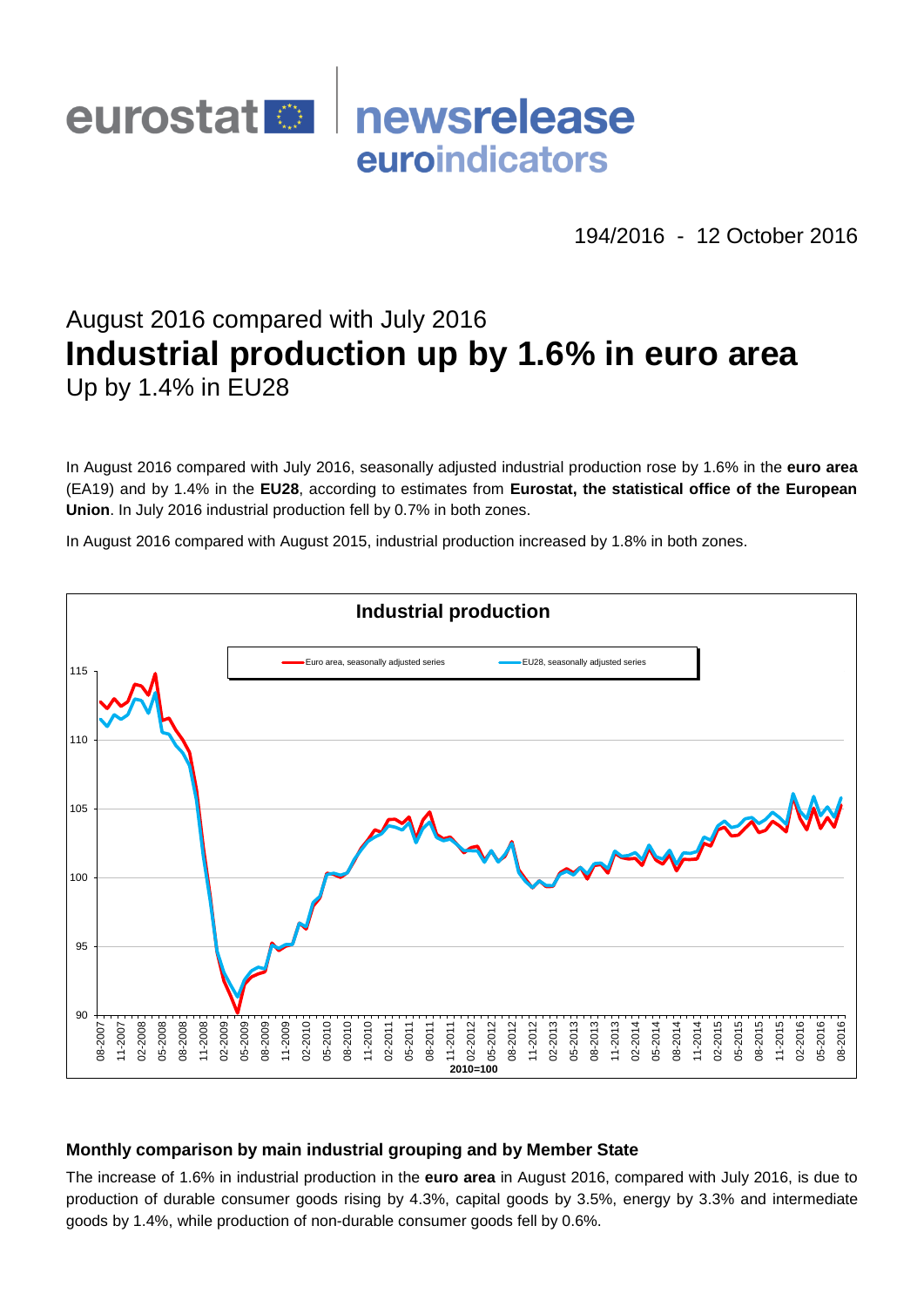In the **EU28**, the increase of 1.4% is due to production of capital goods rising by 3.8%, durable consumer goods by 2.7%, energy by 1.9% and intermediate goods by 0.9%, while production of non-durable consumer goods fell by 0.5%.

Among Member States for which data are available, the highest increases in industrial production were registered in the **Czech Republic** (+12.1%), the **Netherlands** (+4.4%) and **Germany** (+3.1%), and the largest decreases in **Ireland** (-13.4%), **Finland** (-3.5%) and **Sweden** (-2.9%).

## **Annual comparison by main industrial grouping and by Member State**

The increase of 1.8% in industrial production in the **euro area** in August 2016, compared with August 2015, is due to production of durable consumer goods rising by 4.9%, capital goods by 2.6%, intermediate goods by 2.0% and energy by 1.5%, while production of non-durable consumer goods fell by 0.1%.

In the **EU28**, the increase of 1.8% is due to production of durable consumer goods rising by 4.6%, capital goods by 3.3%, intermediate goods by 1.9%, energy by 0.2% and non-durable consumer goods by 0.1%.

Among Member States for which data are available, the highest increases in industrial production were registered in the **Czech Republic** (+7.7%), **Slovenia** (+5.9%) and **Poland** (+5.1%), and the largest decreases in **Ireland** (-8.5%), **Sweden** (-6.2%) and **Malta** (-3.9%).

#### Geographical information

The **euro area** (EA19) includes Belgium, Germany, Estonia, Ireland, Greece, Spain, France, Italy, Cyprus, Latvia, Lithuania, Luxembourg, Malta, the Netherlands, Austria, Portugal, Slovenia, Slovakia and Finland.

The **European Union** (EU28) includes Belgium, Bulgaria, the Czech Republic, Denmark, Germany, Estonia, Ireland, Greece, Spain, France, Croatia, Italy, Cyprus, Latvia, Lithuania, Luxembourg, Hungary, Malta, the Netherlands, Austria, Poland, Portugal, Romania, Slovenia, Slovakia, Finland, Sweden and the United Kingdom.

#### Methods and definitions

The **index of industrial production** measures the evolution of the volume of production for industry excluding construction, based on data adjusted for calendar and seasonal effects.

**Seasonally adjusted** euro area and EU series are calculated by aggregating the seasonally adjusted national data. Eurostat carries out the seasonal adjustment of the data for those countries that do not adjust their data for seasonal effects.

Total industry covers [NACE rev.2](http://ec.europa.eu/eurostat/ramon/nomenclatures/index.cfm?TargetUrl=LST_NOM_DTL&StrNom=NACE_REV2&StrLanguageCode=EN&IntPcKey=&StrLayoutCode=HIERARCHIC) sections B to D.

Missing observations from Member States for recent months are estimated for the calculation of the euro area and the EU aggregates.

#### Revisions and timetable

Compared with data issued in the News Release [172/2016](http://ec.europa.eu/eurostat/documents/2995521/7627740/4-14092016-AP-EN.pdf/ae93ed56-4beb-4866-8658-0587d1016701) of 14 September 2016, the monthly percentage changes for July 2016 have been revised from -1.1% to -0.7% in the euro area and from -1.0% to -0.7% in the EU28. The annual percentage change remained unchanged at -0.5% in the euro area and has been revised from -0.1% to 0.0% in the EU28.

#### For more information

Eurostat [database section](http://ec.europa.eu/eurostat/web/short-term-business-statistics/data/database) on short-term business statistics Eurosta[t Statistics Explained article](http://ec.europa.eu/eurostat/statistics-explained/index.php/Industrial_production_(volume)_index_overview) on the industrial production index Th[e weights of the Member States](https://circabc.europa.eu/w/browse/5e6d1e48-056c-4c6a-8278-3ab138bcf575) in the EU and euro area aggregates (See file EU-28\_EA-19\_NEWS\_RELEASE\_WEIGHTINGS\_2010) Eurostat €-indicator[s release calendar](http://ec.europa.eu/eurostat/news/release-calendar)

#### Issued by: **Eurostat Press Office**

**Vincent BOURGEAIS Tel: +352-4301-33 444 [eurostat-pressoffice@ec.europa.eu](mailto:eurostat-pressoffice@ec.europa.eu)** For further information on data:

**Marko CIP Tel: +352-4301-34 858 [marko.cip@ec.europa.eu](mailto:marko.cip@ec.europa.eu)**

**Media requests**: Eurostat media support / Tel: +352-4301-33 408 / [eurostat-mediasupport@ec.europa.eu](mailto:eurostat-mediasupport@ec.europa.eu) **EXAMPLE EXAMPLE 20 ATT** CONSIDER A CONSIDER A CONSIDERATION OF EUROPE CONSIDERATION OF EUROPE CONSIDERATION OF EUROPE CONSIDERATION OF EUROPE CONSIDERATION OF EUROPE CONSIDERATION OF EUROPE CONSIDERATION OF EUROPE CONSIDE

ec.europa.eu/eurostat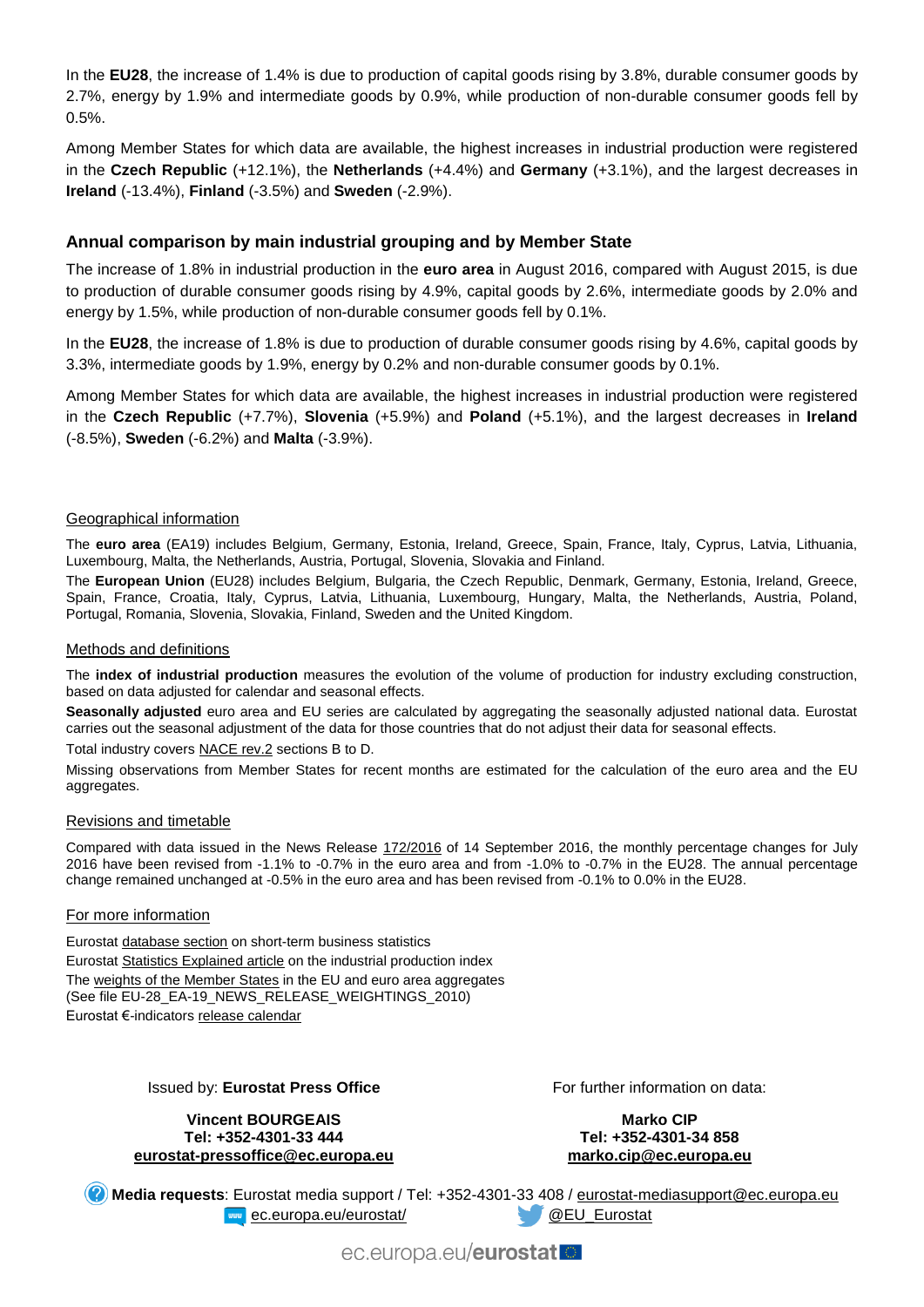# **Industrial production**

% change compared with previous month\*

|                            | Mar-16 | Apr-16 | May-16 | <b>Jun-16</b> | $Jul-16$ | Aug-16 |  |
|----------------------------|--------|--------|--------|---------------|----------|--------|--|
| <b>EA19</b>                |        |        |        |               |          |        |  |
| Total industry             | $-0.8$ | 1.5    | $-1.4$ | 0.8           | $-0.7$   | 1.6    |  |
| Intermediate goods         | $-1.0$ | 0.6    | $-0.3$ | $-0.3$        | $-0.3$   | 1.4    |  |
| Energy                     | 3.4    | 0.1    | $-2.7$ | $-0.5$        | 0.3      | 3.3    |  |
| Capital goods              | $-1.1$ | 2.0    | $-2.4$ | 1.7           | $-1.9$   | 3.5    |  |
| Durable consumer goods     | $-0.8$ | 2.2    | $-1.7$ | 1.4           | $-1.0$   | 4.3    |  |
| Non-durable consumer goods | $-3.1$ | 2.6    | $-0.1$ | 0.8           | 0.4      | $-0.6$ |  |
| <b>EU28</b>                |        |        |        |               |          |        |  |
| <b>Total industry</b>      | $-0.5$ | 1.6    | $-1.3$ | 0.6           | $-0.7$   | 1.4    |  |
| Intermediate goods         | $-0.9$ | 0.6    | $-0.4$ | $-0.1$        | $-0.4$   | 0.9    |  |
| Energy                     | 2.8    | 0.6    | $-2.3$ | $-0.5$        | 1.0      | 1.9    |  |
| Capital goods              | $-0.7$ | 1.9    | $-2.1$ | 1.5           | $-2.4$   | 3.8    |  |
| Durable consumer goods     | $-0.9$ | 1.8    | $-1.1$ | 1.1           | $-0.9$   | 2.7    |  |
| Non-durable consumer goods | $-2.4$ | 3.0    | $-0.7$ | 0.2           | 0.6      | $-0.5$ |  |

The source dataset is availabl[e here.](http://appsso.eurostat.ec.europa.eu/nui/show.do?query=BOOKMARK_DS-069583_QID_-53045BCF_UID_-3F171EB0&layout=TIME,C,X,0;GEO,L,Y,0;NACE_R2,L,Y,1;INDIC_BT,L,Z,0;S_ADJ,L,Z,1;UNIT,L,Z,2;INDICATORS,C,Z,3;&zSelection=DS-069583UNIT,PCH_PRE;DS-069583S_ADJ,SCA;DS-069583INDIC_BT,PROD;DS-069583INDICATORS,OBS_FLAG;&rankName1=UNIT_1_2_-1_2&rankName2=INDIC-BT_1_2_-1_2&rankName3=INDICATORS_1_2_-1_2&rankName4=S-ADJ_1_2_-1_2&rankName5=TIME_1_0_0_0&rankName6=GEO_1_0_0_1&rankName7=NACE-R2_1_2_1_1&sortR=ASC_-1_FIRST&sortC=ASC_-1_FIRST&rStp=&cStp=&rDCh=&cDCh=&rDM=true&cDM=true&footnes=false&empty=false&wai=false&time_mode=ROLLING&time_most_recent=true&lang=EN&cfo=%23%23%23%2C%23%23%23.%23%23%23)

| <b>Total industry</b> | Mar-16  | Apr-16 | May-16 | <b>Jun-16</b> | <b>Jul-16</b> | Aug-16  |
|-----------------------|---------|--------|--------|---------------|---------------|---------|
| <b>EA19</b>           | $-0.8$  | 1.5    | $-1.4$ | 0.8           | $-0.7$        | 1.6     |
| <b>EU28</b>           | $-0.5$  | 1.6    | $-1.3$ | 0.6           | $-0.7$        | $1.4$   |
| <b>Belgium</b>        | $-0.5$  | 0.3    | $-1.6$ | 1.5           | 1.6           |         |
| <b>Bulgaria</b>       | $-0.7$  | $-0.4$ | $-1.7$ | 3.9           | $-1.5$        | 0.7     |
| <b>Czech Republic</b> | 1.6     | $-1.2$ | $-0.1$ | 2.3           | $-9.8$        | 12.1    |
| <b>Denmark</b>        | $-0.2$  | 1.1    | 0.2    | $-0.3$        | 2.1           | $-1.6$  |
| Germany               | $-0.8$  | 0.8    | $-1.2$ | 1.3           | $-1.9$        | 3.1     |
| Estonia               | $-3.2$  | 5.1    | $-3.2$ | $-1.9$        | 4.5           | $-0.5$  |
| Ireland               | $-16.2$ | 21.5   | $-7.9$ | 7.4           | 7.9           | $-13.4$ |
| Greece                | $-0.4$  | 4.1    | $-4.2$ | 4.1           | $-0.6$        | 0.3     |
| Spain                 | 1.3     | $-0.2$ | $-0.6$ | 0.0           | $-0.2$        | 1.8     |
| <b>France</b>         | $-0.2$  | 1.0    | $-0.6$ | $-0.7$        | $-0.5$        | 2.0     |
| Croatia               | 4.0     | $-3.1$ | $-0.9$ | 0.3           | $-0.5$        | $-1.1$  |
| Italy                 | 0.0     | 0.5    | $-0.6$ | $-0.3$        | 0.7           | $1.7$   |
| <b>Cyprus</b>         | 1.3     | 1.2    | $-2.6$ | 2.9           | 0.0           | ÷       |
| Latvia                | 4.2     | $-1.8$ | 2.1    | 0.5           | $-2.1$        | $-2.0$  |
| Lithuania             | $-3.6$  | $-3.0$ | 4.0    | $-0.5$        | $-0.3$        | $-2.0$  |
| Luxembourg            | $-0.1$  | $-3.2$ | $-0.1$ | 4.3           | $-0.9$        |         |
| Hungary               | $-1.7$  | 5.8    | $-0.6$ | $-2.3$        | $-0.3$        | 1.6     |
| <b>Malta</b>          | $-0.8$  | 1.2    | 0.1    | $-0.8$        | $-0.5$        | 0.3     |
| <b>Netherlands</b>    | 1.1     | 2.2    | $-5.5$ | 1.3           | $-2.0$        | 4.4     |
| <b>Austria</b>        | 2.4     | 0.1    | $-0.6$ | $-0.2$        | $-0.6$        |         |
| Poland                | $-0.7$  | 2.3    | $-1.1$ | 0.4           | $-1.5$        | 2.1     |
| Portugal              | $-1.2$  | 5.9    | $-3.8$ | 1.9           | $-0.9$        | 0.5     |
| Romania               | 0.8     | 2.1    | $-4.2$ | 2.2           | 0.8           | 0.5     |
| Slovenia              | $-0.4$  | 0.5    | 0.6    | 0.5           | 1.1           | $-0.5$  |
| <b>Slovakia</b>       | $-2.7$  | 3.6    | 0.1    | $-1.3$        | $-15.9$       |         |
| <b>Finland</b>        | $-2.3$  | 2.1    | 0.1    | 0.8           | 0.8           | $-3.5$  |
| <b>Sweden</b>         | 0.4     | $-0.2$ | $-2.8$ | $-1.2$        | 1.0           | $-2.9$  |
| <b>United Kingdom</b> | 0.5     | 2.3    | $-0.7$ | 0.0           | 0.1           | $-0.4$  |
| Norway                | $-0.1$  | 0.8    | $-0.5$ | $-4.1$        | 4.6           | $-4.7$  |

\* Calendar and seasonally adjusted

Data not available

The source dataset is available [here.](http://appsso.eurostat.ec.europa.eu/nui/show.do?query=BOOKMARK_DS-069583_QID_-3986CD57_UID_-3F171EB0&layout=TIME,C,X,0;GEO,L,Y,0;INDIC_BT,L,Z,0;S_ADJ,L,Z,1;UNIT,L,Z,2;NACE_R2,L,Z,3;INDICATORS,C,Z,4;&zSelection=DS-069583UNIT,PCH_PRE;DS-069583S_ADJ,SCA;DS-069583INDIC_BT,PROD;DS-069583INDICATORS,OBS_FLAG;DS-069583NACE_R2,B-D;&rankName1=UNIT_1_2_-1_2&rankName2=INDIC-BT_1_2_-1_2&rankName3=INDICATORS_1_2_-1_2&rankName4=S-ADJ_1_2_-1_2&rankName5=NACE-R2_1_2_-1_2&rankName6=TIME_1_0_0_0&rankName7=GEO_1_2_0_1&sortC=ASC_-1_FIRST&rStp=&cStp=&rDCh=&cDCh=&rDM=true&cDM=true&footnes=false&empty=false&wai=false&time_mode=ROLLING&time_most_recent=true&lang=EN&cfo=%23%23%23%2C%23%23%23.%23%23%23)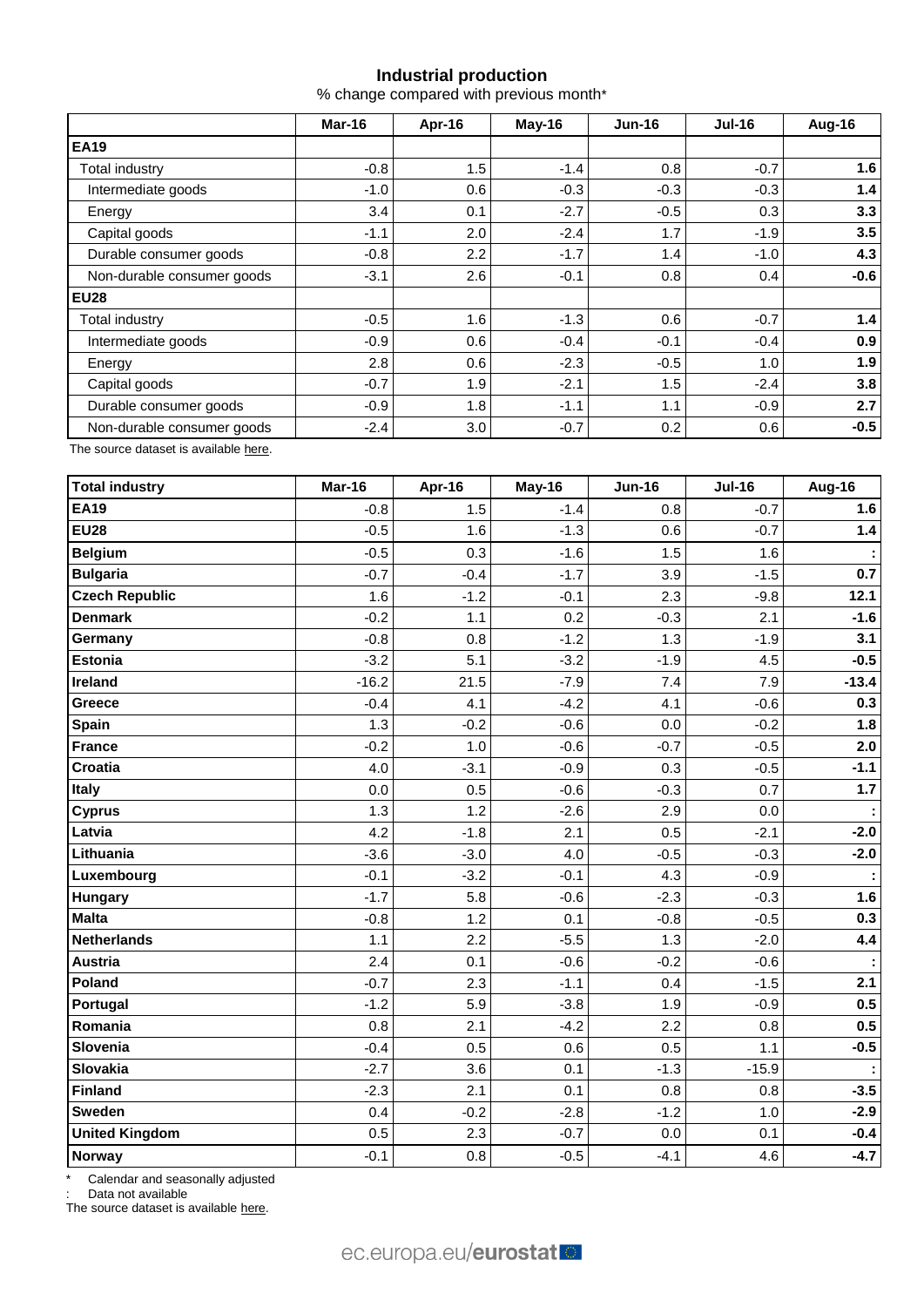## **Industrial production**

% change compared with same month of the previous year\*

|                            | Mar-16 | Apr-16 | May-16 | <b>Jun-16</b> | <b>Jul-16</b> | Aug-16 |  |
|----------------------------|--------|--------|--------|---------------|---------------|--------|--|
| <b>EA19</b>                |        |        |        |               |               |        |  |
| Total industry             | $-0.1$ | 2.0    | 0.4    | 0.7           | $-0.5$        | 1.8    |  |
| Intermediate goods         | 0.7    | 1.7    | 1.1    | 0.5           | 0.5           | 2.0    |  |
| Energy                     | $-0.1$ | 2.2    | $-1.4$ | $-3.5$        | $-5.0$        | 1.5    |  |
| Capital goods              | 0.9    | 3.1    | $-0.4$ | 1.5           | $-1.3$        | 2.6    |  |
| Durable consumer goods     | 1.4    | 2.0    | $-1.1$ | 0.7           | 1.5           | 4.9    |  |
| Non-durable consumer goods | $-3.8$ | 1.3    | 0.8    | 1.5           | 1.8           | $-0.1$ |  |
| <b>EU28</b>                |        |        |        |               |               |        |  |
| Total industry             | 0.2    | 2.5    | 0.9    | 0.8           | 0.0           | 1.8    |  |
| Intermediate goods         | 0.4    | 1.5    | 1.0    | 0.4           | 0.5           | 1.9    |  |
| Energy                     | 0.2    | 2.0    | $-1.8$ | $-3.2$        | $-3.2$        | 0.2    |  |
| Capital goods              | 1.3    | 3.1    | 0.4    | 1.8           | $-0.9$        | 3.3    |  |
| Durable consumer goods     | 1.7    | 2.7    | 0.7    | 1.1           | 2.2           | 4.6    |  |
| Non-durable consumer goods | $-3.3$ | 2.4    | 1.0    | 1.1           | 1.6           | 0.1    |  |

The source dataset is availabl[e here.](http://appsso.eurostat.ec.europa.eu/nui/show.do?query=BOOKMARK_DS-069583_QID_-628F3FF0_UID_-3F171EB0&layout=TIME,C,X,0;GEO,L,Y,0;NACE_R2,L,Y,1;INDIC_BT,L,Z,0;S_ADJ,L,Z,1;UNIT,L,Z,2;INDICATORS,C,Z,3;&zSelection=DS-069583UNIT,PCH_PRE;DS-069583S_ADJ,SCA;DS-069583INDIC_BT,PROD;DS-069583INDICATORS,OBS_FLAG;&rankName1=UNIT_1_2_-1_2&rankName2=INDIC-BT_1_2_-1_2&rankName3=INDICATORS_1_2_-1_2&rankName4=S-ADJ_1_2_-1_2&rankName5=TIME_1_0_0_0&rankName6=GEO_1_0_0_1&rankName7=NACE-R2_1_2_1_1&sortR=ASC_-1_FIRST&sortC=ASC_-1_FIRST&rStp=&cStp=&rDCh=&cDCh=&rDM=true&cDM=true&footnes=false&empty=false&wai=false&time_mode=ROLLING&time_most_recent=true&lang=EN&cfo=%23%23%23%2C%23%23%23.%23%23%23)

| <b>Total industry</b> | Mar-16  | Apr-16 | May-16 | <b>Jun-16</b> | <b>Jul-16</b> | Aug-16 |
|-----------------------|---------|--------|--------|---------------|---------------|--------|
| <b>EA19</b>           | $-0.1$  | 2.0    | 0.4    | 0.7           | $-0.5$        | 1.8    |
| <b>EU28</b>           | 0.2     | 2.5    | 0.9    | 0.8           | 0.0           | 1.8    |
| <b>Belgium</b>        | 2.6     | 3.7    | 1.5    | 5.4           | 5.5           |        |
| <b>Bulgaria</b>       | 2.6     | 2.6    | $-3.4$ | 4.0           | 2.3           | 2.7    |
| <b>Czech Republic</b> | 4.1     | 1.4    | 1.4    | 4.0           | $-7.6$        | 7.7    |
| <b>Denmark</b>        | $-0.9$  | 1.6    | 3.9    | $-1.5$        | 7.1           | 0.1    |
| Germany               | 0.3     | 1.0    | $-0.2$ | 1.1           | $-1.7$        | 2.1    |
| <b>Estonia</b>        | $-4.7$  | 0.5    | $-2.1$ | $-3.6$        | 2.2           | 1.0    |
| Ireland               | $-19.4$ | 0.8    | $-0.7$ | 1.7           | 5.1           | $-8.5$ |
| Greece                | $-3.9$  | 3.5    | 3.4    | 8.0           | 4.7           | $-0.4$ |
| <b>Spain</b>          | 3.6     | 2.8    | 1.1    | 0.3           | $-0.9$        | 3.8    |
| <b>France</b>         | $-0.4$  | 2.1    | 0.6    | $-1.3$        | $-0.3$        | 0.2    |
| Croatia               | 6.9     | 5.0    | 1.7    | 4.1           | 1.2           | 2.5    |
| Italy                 | 0.5     | 1.8    | $-0.6$ | $-0.9$        | $-0.3$        | 4.1    |
| <b>Cyprus</b>         | 10.6    | 10.3   | 3.8    | 10.8          | 8.4           | ÷      |
| Latvia                | 2.7     | 0.0    | 5.4    | 7.9           | 2.6           | $-0.6$ |
| Lithuania             | 2.7     | $-1.6$ | 0.2    | $-1.4$        | $-0.6$        | $-1.2$ |
| Luxembourg            | 0.6     | $-1.4$ | $-3.0$ | 3.7           | 2.5           |        |
| Hungary               | $-3.1$  | 5.0    | 4.4    | $-0.3$        | $-0.1$        | 3.5    |
| <b>Malta</b>          | $-4.2$  | $-2.6$ | $-3.9$ | $-6.6$        | $-5.6$        | $-3.9$ |
| <b>Netherlands</b>    | 2.0     | 5.5    | 1.6    | 1.4           | $-0.2$        | 4.7    |
| Austria               | 3.2     | 3.7    | 2.4    | 1.4           | $-0.8$        |        |
| Poland                | 0.5     | 5.9    | 3.2    | 3.8           | 0.9           | 5.1    |
| Portugal              | 0.3     | 3.4    | $-2.0$ | 1.3           | $-1.5$        | $1.7$  |
| Romania               | $-2.0$  | 4.3    | $-1.3$ | $-1.3$        | 1.1           | 2.7    |
| Slovenia              | 4.9     | 5.6    | 5.2    | 6.2           | 7.0           | 5.9    |
| Slovakia              | $-2.0$  | 7.6    | 9.6    | 2.3           | $-14.3$       |        |
| <b>Finland</b>        | $-2.9$  | 1.9    | 2.1    | 3.2           | 5.3           | $-2.8$ |
| <b>Sweden</b>         | 5.7     | 3.0    | $-1.9$ | $-2.9$        | 2.1           | $-6.2$ |
| <b>United Kingdom</b> | 0.3     | 4.3    | 3.6    | 1.1           | 2.3           | 1.9    |
| Norway                | $-1.7$  | 6.0    | 1.5    | $-5.8$        | 0.5           | $-6.5$ |

Calendar adjusted

: Data not available

The source dataset is available [here.](http://appsso.eurostat.ec.europa.eu/nui/show.do?query=BOOKMARK_DS-069583_QID_690FAA53_UID_-3F171EB0&layout=TIME,C,X,0;GEO,L,Y,0;NACE_R2,L,Y,1;INDIC_BT,L,Z,0;S_ADJ,L,Z,1;UNIT,L,Z,2;INDICATORS,C,Z,3;&zSelection=DS-069583UNIT,PCH_SM;DS-069583S_ADJ,CA;DS-069583INDIC_BT,PROD;DS-069583INDICATORS,OBS_FLAG;&rankName1=UNIT_1_2_-1_2&rankName2=INDIC-BT_1_2_-1_2&rankName3=INDICATORS_1_2_-1_2&rankName4=S-ADJ_1_2_-1_2&rankName5=TIME_1_0_0_0&rankName6=GEO_1_2_0_1&rankName7=NACE-R2_1_2_1_1&sortC=ASC_-1_FIRST&rStp=&cStp=&rDCh=&cDCh=&rDM=true&cDM=true&footnes=false&empty=false&wai=false&time_mode=ROLLING&time_most_recent=true&lang=EN&cfo=%23%23%23%2C%23%23%23.%23%23%23)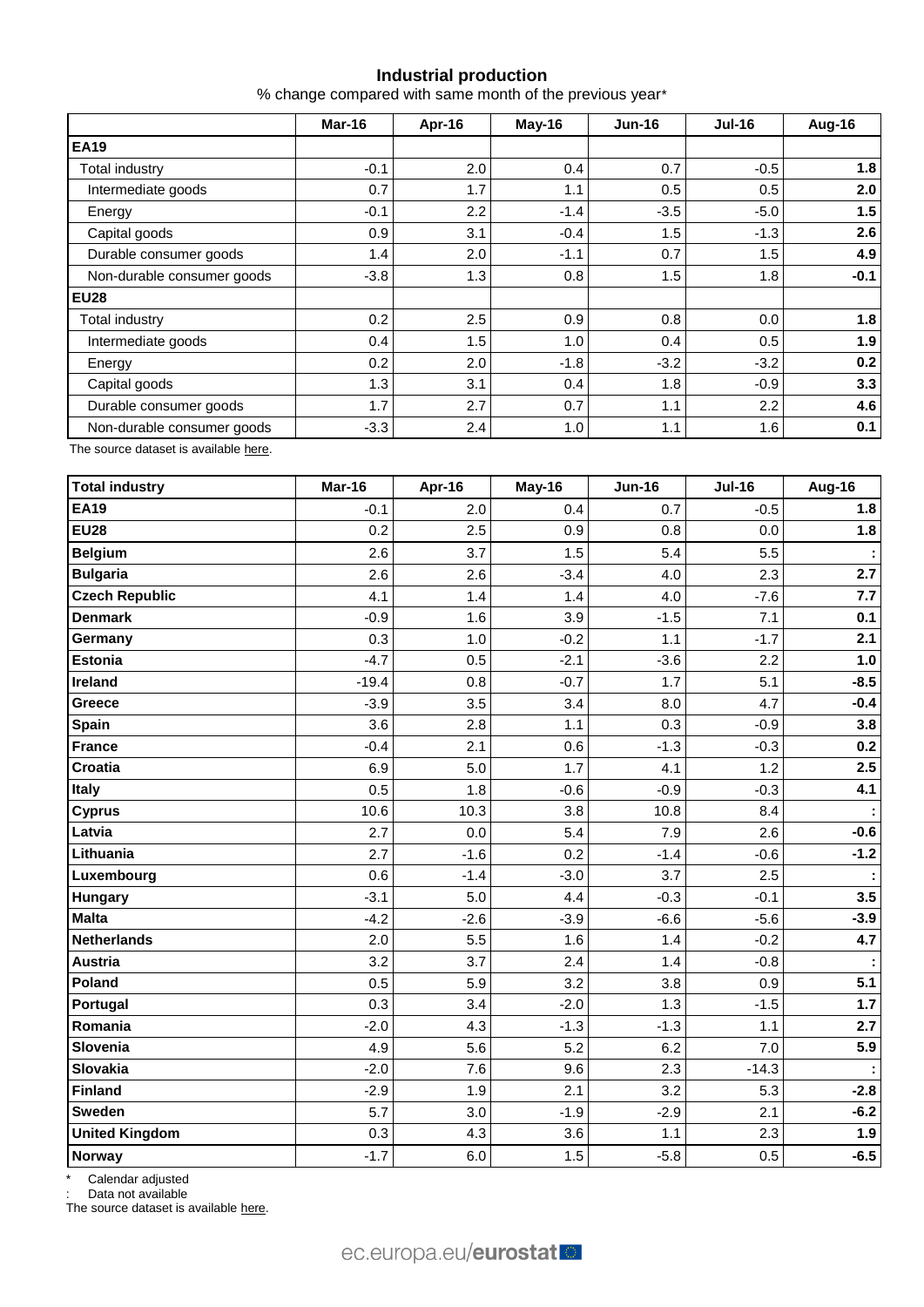### **Production indices for total industry, calendar and seasonally adjusted** (base year 2010)

|                       | 08/15 | 09/15 | 10/15 | 11/15 | 12/15 | 01/16 | 02/16 | 03/16 | 04/16 | 05/16 | 06/16 | 07/16 | 08/16 |
|-----------------------|-------|-------|-------|-------|-------|-------|-------|-------|-------|-------|-------|-------|-------|
| <b>EA19</b>           | 103.3 | 103.4 | 104.1 | 103.8 | 103.3 | 106.0 | 104.3 | 103.5 | 105.1 | 103.6 | 104.4 | 103.7 | 105.3 |
| <b>EU28</b>           | 103.9 | 104.2 | 104.8 | 104.4 | 103.9 | 106.1 | 104.8 | 104.3 | 105.9 | 104.5 | 105.2 | 104.4 | 105.8 |
| <b>Belgium</b>        | 103.3 | 103.5 | 104.5 | 106.9 | 102.8 | 108.9 | 107.4 | 106.9 | 107.2 | 105.5 | 107.1 | 108.8 |       |
| <b>Bulgaria</b>       | 110.1 | 109.2 | 110.4 | 110.9 | 112.5 | 113.0 | 113.2 | 112.4 | 111.9 | 110.0 | 114.3 | 112.5 | 113.3 |
| <b>Czech Republic</b> | 113.0 | 115.8 | 117.4 | 115.9 | 114.2 | 118.3 | 117.4 | 119.2 | 117.8 | 117.7 | 120.4 | 108.6 | 121.7 |
| <b>Denmark</b>        | 107.2 | 105.3 | 101.7 | 100.5 | 104.1 | 107.2 | 106.2 | 106.0 | 107.2 | 107.4 | 107.1 | 109.3 | 107.6 |
| Germany               | 108.9 | 108.5 | 108.7 | 108.3 | 108.3 | 111.3 | 110.1 | 109.2 | 110.1 | 108.8 | 110.2 | 108.1 | 111.4 |
| Estonia               | 128.2 | 128.4 | 128.9 | 125.4 | 123.5 | 129.1 | 128.8 | 124.7 | 131.1 | 126.9 | 124.5 | 130.1 | 129.5 |
| <b>Ireland</b>        | 160.7 | 160.1 | 162.3 | 159.3 | 160.2 | 189.0 | 157.7 | 132.2 | 160.6 | 147.9 | 158.8 | 171.4 | 148.4 |
| Greece                | 90.0  | 88.5  | 87.4  | 90.7  | 92.9  | 91.5  | 87.5  | 87.2  | 90.8  | 86.9  | 90.5  | 89.9  | 90.2  |
| Spain                 | 93.4  | 95.1  | 95.5  | 95.4  | 95.4  | 95.2  | 94.8  | 96.1  | 95.9  | 95.3  | 95.3  | 95.1  | 96.8  |
| <b>France</b>         | 101.1 | 101.4 | 102.0 | 101.3 | 100.6 | 101.8 | 100.6 | 100.4 | 101.4 | 100.9 | 100.1 | 99.6  | 101.7 |
| Croatia               | 93.7  | 98.0  | 99.6  | 98.0  | 95.9  | 98.2  | 97.8  | 101.7 | 98.5  | 97.6  | 97.9  | 97.4  | 96.3  |
| <b>Italy</b>          | 91.5  | 92.1  | 92.7  | 92.3  | 91.7  | 93.3  | 92.7  | 92.7  | 93.2  | 92.6  | 92.3  | 92.9  | 94.5  |
| <b>Cyprus</b>         | 75.4  | 75.2  | 74.7  | 76.6  | 76.4  | 78.3  | 78.5  | 79.5  | 80.4  | 78.3  | 80.5  | 80.5  |       |
| Latvia                | 119.5 | 118.5 | 118.6 | 119.5 | 118.6 | 118.9 | 118.7 | 123.8 | 121.5 | 124.0 | 124.6 | 122.0 | 119.5 |
| Lithuania             | 117.7 | 115.9 | 128.3 | 125.7 | 121.6 | 122.7 | 124.2 | 119.7 | 116.1 | 120.8 | 120.2 | 119.8 | 117.4 |
| Luxembourg            | 100.3 | 97.3  | 99.8  | 101.5 | 99.0  | 99.4  | 100.3 | 100.2 | 97.0  | 96.9  | 101.1 | 100.1 |       |
| Hungary               | 119.0 | 122.4 | 123.9 | 122.1 | 121.5 | 121.8 | 120.5 | 118.4 | 125.3 | 124.6 | 121.7 | 121.3 | 123.2 |
| <b>Malta</b>          | 99.4  | 99.6  | 101.5 | 98.6  | 97.8  | 93.3  | 96.0  | 95.2  | 96.3  | 96.4  | 95.6  | 95.1  | 95.4  |
| <b>Netherlands</b>    | 89.9  | 91.2  | 93.7  | 93.5  | 92.3  | 94.7  | 93.8  | 94.8  | 96.9  | 91.6  | 92.8  | 90.9  | 94.9  |
| <b>Austria</b>        | 110.5 | 110.1 | 112.3 | 111.3 | 109.8 | 112.5 | 110.4 | 113.1 | 113.2 | 112.5 | 112.3 | 111.6 |       |
| Poland                | 117.9 | 119.8 | 120.8 | 121.6 | 122.5 | 122.2 | 122.2 | 121.4 | 124.2 | 122.8 | 123.3 | 121.4 | 123.9 |
| Portugal              | 97.1  | 96.1  | 99.9  | 96.2  | 94.7  | 95.5  | 96.3  | 95.1  | 100.7 | 96.9  | 98.7  | 97.8  | 98.3  |
| Romania               | 131.6 | 133.1 | 132.7 | 132.6 | 132.2 | 129.5 | 130.5 | 131.5 | 134.3 | 128.6 | 131.4 | 132.5 | 133.2 |
| Slovenia              | 106.9 | 107.8 | 107.3 | 107.8 | 106.7 | 111.0 | 111.3 | 110.9 | 111.5 | 112.2 | 112.8 | 114.0 | 113.4 |
| Slovakia              | 134.0 | 138.3 | 136.6 | 140.5 | 140.6 | 138.4 | 142.3 | 138.5 | 143.5 | 143.7 | 141.8 | 119.2 |       |
| <b>Finland</b>        | 94.3  | 94.4  | 93.5  | 93.8  | 94.8  | 92.9  | 94.8  | 92.6  | 94.5  | 94.6  | 95.4  | 96.2  | 92.8  |
| <b>Sweden</b>         | 99.6  | 99.6  | 99.7  | 100.0 | 96.9  | 99.2  | 99.2  | 99.6  | 99.4  | 96.6  | 95.4  | 96.4  | 93.6  |
| <b>United Kingdom</b> | 99.3  | 99.4  | 99.5  | 98.7  | 97.6  | 98.4  | 98.3  | 98.8  | 101.0 | 100.3 | 100.3 | 100.4 | 100.0 |
| <b>Norway</b>         | 99.8  | 100.9 | 96.7  | 96.7  | 95.9  | 97.1  | 97.4  | 97.3  | 98.1  | 97.6  | 93.6  | 97.9  | 93.3  |

: Data not available

The source dataset is availabl[e here.](http://appsso.eurostat.ec.europa.eu/nui/show.do?query=BOOKMARK_DS-069583_QID_24071044_UID_-3F171EB0&layout=TIME,C,X,0;GEO,L,Y,0;INDIC_BT,L,Z,0;S_ADJ,L,Z,1;UNIT,L,Z,2;NACE_R2,L,Z,3;INDICATORS,C,Z,4;&zSelection=DS-069583UNIT,I10;DS-069583S_ADJ,SCA;DS-069583INDIC_BT,PROD;DS-069583INDICATORS,OBS_FLAG;DS-069583NACE_R2,B-D;&rankName1=UNIT_1_2_-1_2&rankName2=INDIC-BT_1_2_-1_2&rankName3=INDICATORS_1_2_-1_2&rankName4=S-ADJ_1_2_-1_2&rankName5=NACE-R2_1_2_1_1&rankName6=TIME_1_0_0_0&rankName7=GEO_1_2_0_1&sortC=ASC_-1_FIRST&rStp=&cStp=&rDCh=&cDCh=&rDM=true&cDM=true&footnes=false&empty=false&wai=false&time_mode=ROLLING&time_most_recent=true&lang=EN&cfo=%23%23%23%2C%23%23%23.%23%23%23)